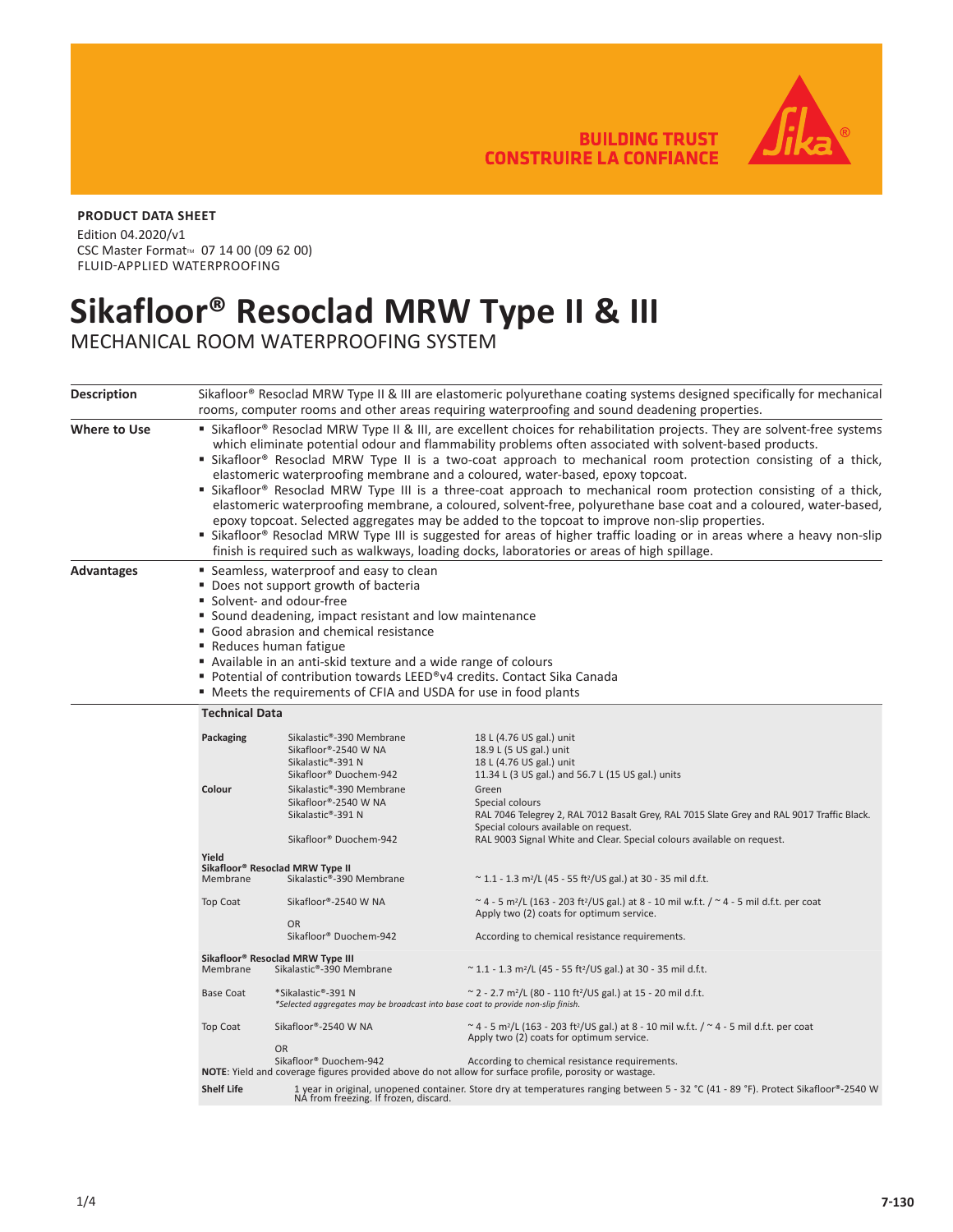## **Properties at 23 °C (73 °F) and 50 % R.H.**

Application method Refer to separate Product Data Sheets for additional information.

|                                          | Sikalastic®-390 Membrane                                                           | Sikalastic®-391 N                      | Sikafloor®-2540 W NA                                                                            |
|------------------------------------------|------------------------------------------------------------------------------------|----------------------------------------|-------------------------------------------------------------------------------------------------|
| <b>Solids Content</b>                    |                                                                                    |                                        |                                                                                                 |
| Per volume                               | $~^{\sim}$ 100 %                                                                   | $~^{\sim}$ 100 %                       | N/A                                                                                             |
| Per weight                               | $~^{\sim}$ 100 %                                                                   | $~^{\sim}$ 100 %                       | $\approx$ 61,5 % (+/- 5 %) - Depending upon colour                                              |
| <b>VOC Content</b>                       | $\approx$ 3 g/L                                                                    | $\sim 1$ g/L                           | $\approx$ 24 g/L                                                                                |
| <b>Mixing Ratio</b>                      | $A:B = 2:1$                                                                        | $A:B = 3.5:1$                          | $A:B = 2:3$                                                                                     |
| Pot Life                                 | $~\sim$ 20 minutes                                                                 | $~\sim$ 45 minutes                     | $\approx$ 30 minutes                                                                            |
| <b>Suggested Primer</b>                  | Sikalastic®-120 FS Primer<br>on high compression<br>concrete with superplasticizer | Apply over<br>Sikalastic®-390 Membrane | Apply over Sikalastic®-390 Membrane<br>or -391 N, depending on system,<br>(Type II or Type III) |
| <b>Recoat time</b><br><b>Curing time</b> | $~\sim$ 6 hours                                                                    | $\approx$ 8 hours                      | $\approx$ 8 to 72 hours                                                                         |
| Traffic                                  | $~\sim$ 48 hours                                                                   | $\approx$ 24 hours                     | $~\sim$ 36 hours                                                                                |
| Full cure                                | $\sim$ 7 days                                                                      | $~\sim$ 7 days                         | $\sim$ 7 days                                                                                   |

**Chemical resistance** Consult Sika Canada

Based a complete polyurethane system, 100 % elastomeric, 2-components with Sikalastic®-390 Membrane at 20 mil and Sikalastic®-391 N top coat at 20 mil.

| <b>Water Vapour Transmission ASTM E96</b>              |                                                                                                                                                                             |
|--------------------------------------------------------|-----------------------------------------------------------------------------------------------------------------------------------------------------------------------------|
| Sikalastic®-390 Membrane                               | ~ 0.028 g/h/m <sup>2</sup> (0.04 grain/h/ft <sup>2</sup> )                                                                                                                  |
| <b>Water Vapour Permeability ASTM E96</b>              |                                                                                                                                                                             |
| Sikalastic®-390 Membrane                               | ~ 0.0013 ng/Pa•s•m (0.09 perm inch)                                                                                                                                         |
| <b>Water Vapour Permeance ASTM E96</b>                 |                                                                                                                                                                             |
| Sikalastic®-390 Membrane                               | ~ 0.0026 ng/Pa•s•m <sup>2</sup> (4.65 x 10-5 perms)                                                                                                                         |
| <b>Tensile Strength</b>                                |                                                                                                                                                                             |
| Sikalastic®-390 Membrane                               | $^{\circ}$ 9.1 MPa (1320 psi) ASTM D638                                                                                                                                     |
| Sikalastic®-391 N                                      | $\sim$ 9.8 MPa (1421 psi) ASTM D412                                                                                                                                         |
| Elongation                                             |                                                                                                                                                                             |
| Sikalastic®-390 Membrane                               | $~\sim$ 435 % ASTM D638                                                                                                                                                     |
| Sikalastic®-391 N                                      | $\approx$ 190 % ASTM D412                                                                                                                                                   |
| Shore A Hardness ASTM D2240                            |                                                                                                                                                                             |
| Sikalastic®-390 Membrane                               | $~^{\sim}$ 80                                                                                                                                                               |
| Sikalastic®-391 N                                      | $~^{\sim}$ 80                                                                                                                                                               |
| Adhesion to Concrete ASTM D7234                        |                                                                                                                                                                             |
| Sikalastic®-390 Membrane                               | > 2.4 MPa (350 psi)                                                                                                                                                         |
| Tear Strength ASTM D624 Die C                          |                                                                                                                                                                             |
| Sikalastic®-390 Membrane                               | $\approx$ 38.22 KN/m (218.24 lb/in)                                                                                                                                         |
| Sikalastic®-391 N                                      | $\approx$ 16.8 N/mm (95.93 lb/in)                                                                                                                                           |
| <b>Abrasion Resistance ASTM D4060</b>                  |                                                                                                                                                                             |
| Taber Abraser, CS-17 Wheel/1000 g (2.2 lb)/1000 cycles |                                                                                                                                                                             |
| Sikalastic®-390 Membrane                               | $\approx$ 6 mg loss                                                                                                                                                         |
| <b>Water Absorption ASTM D570</b>                      |                                                                                                                                                                             |
| Sikalastic®-390 Membrane                               | $^{\sim}$ 0.26 %                                                                                                                                                            |
| <b>Chloride Permeability AASHTO T-277</b>              |                                                                                                                                                                             |
| Sikalastic®-390 Membrane                               | Negligible as per WHITING table                                                                                                                                             |
| Fire Rating CAN/S 102.2                                |                                                                                                                                                                             |
| Flame Spread Rating (FSR)                              | $\mathbf{0}$                                                                                                                                                                |
| Smoke Development Classification (SDC)                 | 10                                                                                                                                                                          |
| (Sikafloor®-2540 W NA - Top Coat)                      |                                                                                                                                                                             |
| Low Temperature Flexibility ASTM C957                  |                                                                                                                                                                             |
| 10 cycles at -26 °C                                    |                                                                                                                                                                             |
| Sikalastic®-390 Membrane                               | Passes                                                                                                                                                                      |
|                                                        | Product properties are typically averages, obtained under laboratory conditions. Reasonable variations can be expected on-site due to local factors, including environment, |
| preparation, application, curing and test methods.     |                                                                                                                                                                             |

**Preparation** must be lightly shotblasted, sandblasted or abraded by other mechanical means approved by Sika to achieve a surface profile equivalent to ICRI / CSP 2 - 3. Treat shrinkage cracks, dynamic expansion joints and all horizontal to vertical corners at walls and machine pads prior to the application of the Sikafloor® Resoclad MRW System by routing, cleaning and filling with Sikaflex®-2c SL or Sikaflex®-2c EZ Mix. **Mixing** Pre-mix each component. Empty component B into component A pail or add component B in the correct mix ratio to component A. Mix at low-speed (300 - 450 rpm) for three (3) minutes using a drill fitted with an *Exomixer* type mixing paddle (recommended model) to minimize entrapping air. During the mixing operation, scrape down the sides and bottom of the pail with a flat or straight edge trowel at least once to ensure thorough mixing. Upon completion of mixing, Sikalastic®-390 Membrane / Sikalastic®-391 N / Sikafloor®-2540 W NA / Sikafloor® Duochem-942 should be uniform in colour and consistency.

**Mix only the quantity of product that may be used within its pot life.**



**BUILDING TRUST** 

**CONSTRUIRE LA CONFIANCE** 

**HOW TO USE Surface**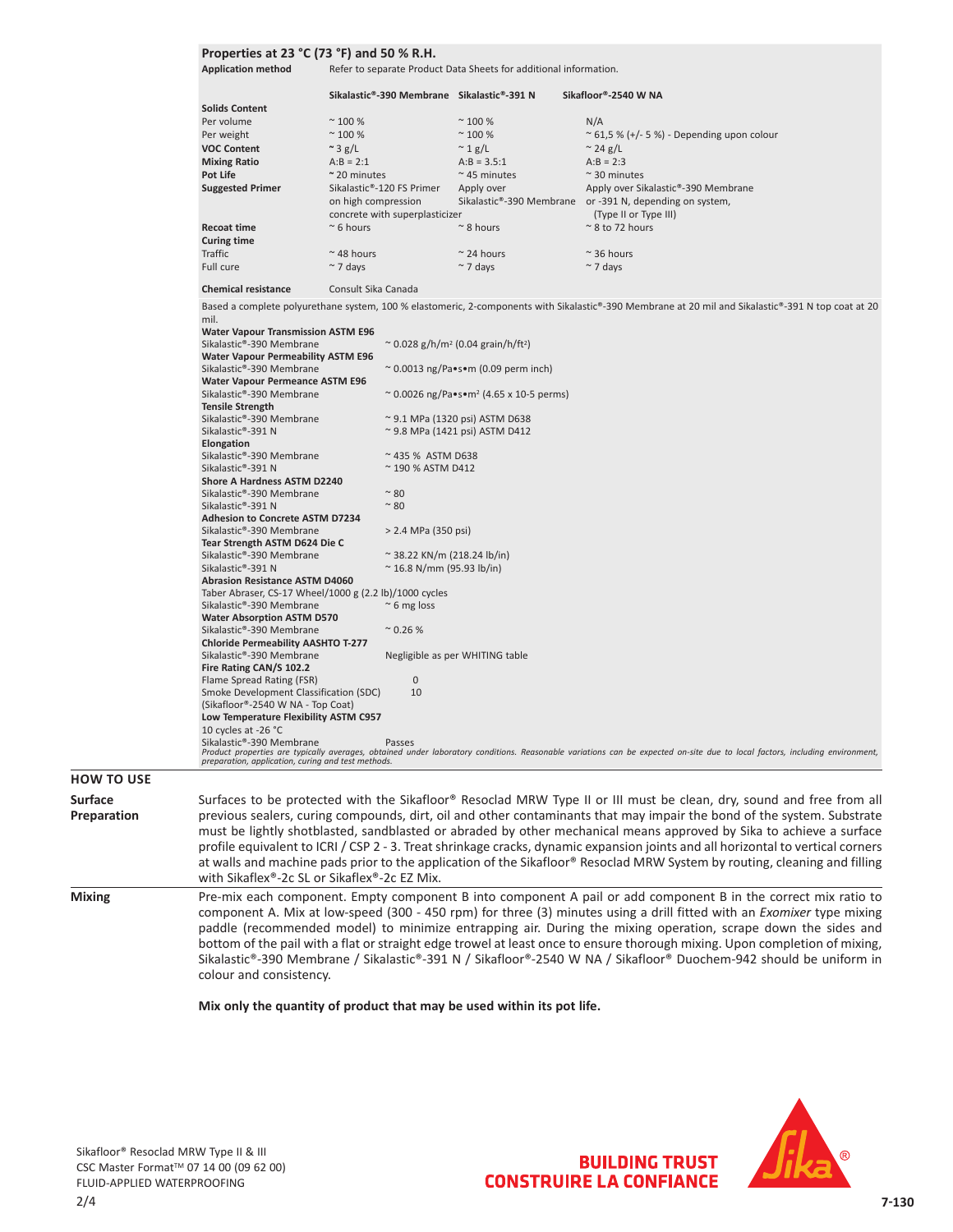| <b>Application</b> | Sikafloor® Resoclad MRW Type II                                                                                                                                                                                                                                                                                                                                                                                                                                                                                                                                                                                                                                                                                                                                                                                                                                                                                                                                                                                                                                                                                                                                                                                                                                                                                                                                                                                                                                                                                                                                                                                                                                                                                                                                                                                                                                                                                                                                                                                                                                                                                                                                                                                                                                                                                                                                                                                                                                                                                                                                                                                                                                                                                                                                                                                                                                                                                                                                                                                                                                                                                                                                                                                                                                                                                                                                                              |  |  |  |  |
|--------------------|----------------------------------------------------------------------------------------------------------------------------------------------------------------------------------------------------------------------------------------------------------------------------------------------------------------------------------------------------------------------------------------------------------------------------------------------------------------------------------------------------------------------------------------------------------------------------------------------------------------------------------------------------------------------------------------------------------------------------------------------------------------------------------------------------------------------------------------------------------------------------------------------------------------------------------------------------------------------------------------------------------------------------------------------------------------------------------------------------------------------------------------------------------------------------------------------------------------------------------------------------------------------------------------------------------------------------------------------------------------------------------------------------------------------------------------------------------------------------------------------------------------------------------------------------------------------------------------------------------------------------------------------------------------------------------------------------------------------------------------------------------------------------------------------------------------------------------------------------------------------------------------------------------------------------------------------------------------------------------------------------------------------------------------------------------------------------------------------------------------------------------------------------------------------------------------------------------------------------------------------------------------------------------------------------------------------------------------------------------------------------------------------------------------------------------------------------------------------------------------------------------------------------------------------------------------------------------------------------------------------------------------------------------------------------------------------------------------------------------------------------------------------------------------------------------------------------------------------------------------------------------------------------------------------------------------------------------------------------------------------------------------------------------------------------------------------------------------------------------------------------------------------------------------------------------------------------------------------------------------------------------------------------------------------------------------------------------------------------------------------------------------------|--|--|--|--|
|                    | Membrane: Apply Sikalastic®-390 Membrane over the prepared concrete slab using a notched squeegee at a uniform<br>coverage and backroll in order to ensure a minimum thickness of 30 - 35 mil. Allow membrane to cure sufficiently and<br>become tack-free to the touch (minimum 6 hours at 23 °C [73 °F]) prior to over-coating.                                                                                                                                                                                                                                                                                                                                                                                                                                                                                                                                                                                                                                                                                                                                                                                                                                                                                                                                                                                                                                                                                                                                                                                                                                                                                                                                                                                                                                                                                                                                                                                                                                                                                                                                                                                                                                                                                                                                                                                                                                                                                                                                                                                                                                                                                                                                                                                                                                                                                                                                                                                                                                                                                                                                                                                                                                                                                                                                                                                                                                                            |  |  |  |  |
|                    | Top Coat: Apply Sikafloor®-2540 W NA by brush, roller or spray ensuring to provide a uniform applied thickness of 4 - 5<br>m <sup>2</sup> /L (163 - 203 ft <sup>2</sup> /US gal.) at 8 - 10 mil w.f.t. per coat. Allow applied material to cure sufficiently before recoating. Apply<br>a second coat for optimum performance within allowable recoat window of between 8 and 72 hours at 23 °C (73 °F).<br>Allow sufficient cure time (48 hours at 23 °C [73 °F]) before opening to traffic.                                                                                                                                                                                                                                                                                                                                                                                                                                                                                                                                                                                                                                                                                                                                                                                                                                                                                                                                                                                                                                                                                                                                                                                                                                                                                                                                                                                                                                                                                                                                                                                                                                                                                                                                                                                                                                                                                                                                                                                                                                                                                                                                                                                                                                                                                                                                                                                                                                                                                                                                                                                                                                                                                                                                                                                                                                                                                                |  |  |  |  |
|                    | Optional Top Coat: Sikafloor® Duochem-942 according to chemical resistance requirements.                                                                                                                                                                                                                                                                                                                                                                                                                                                                                                                                                                                                                                                                                                                                                                                                                                                                                                                                                                                                                                                                                                                                                                                                                                                                                                                                                                                                                                                                                                                                                                                                                                                                                                                                                                                                                                                                                                                                                                                                                                                                                                                                                                                                                                                                                                                                                                                                                                                                                                                                                                                                                                                                                                                                                                                                                                                                                                                                                                                                                                                                                                                                                                                                                                                                                                     |  |  |  |  |
|                    | Sikafloor® Resoclad MRW Type III                                                                                                                                                                                                                                                                                                                                                                                                                                                                                                                                                                                                                                                                                                                                                                                                                                                                                                                                                                                                                                                                                                                                                                                                                                                                                                                                                                                                                                                                                                                                                                                                                                                                                                                                                                                                                                                                                                                                                                                                                                                                                                                                                                                                                                                                                                                                                                                                                                                                                                                                                                                                                                                                                                                                                                                                                                                                                                                                                                                                                                                                                                                                                                                                                                                                                                                                                             |  |  |  |  |
|                    | Membrane: Apply Sikalastic®-390 Membrane over the prepared concrete slab using a notched squeegee at a uniform<br>coverage and backroll in order to ensure a minimum thickness of 30 - 35 mil. Allow membrane to cure sufficiently and<br>become tack-free to the touch (minimum 6 hours at 23 °C [73 °F]) prior to over-coating.                                                                                                                                                                                                                                                                                                                                                                                                                                                                                                                                                                                                                                                                                                                                                                                                                                                                                                                                                                                                                                                                                                                                                                                                                                                                                                                                                                                                                                                                                                                                                                                                                                                                                                                                                                                                                                                                                                                                                                                                                                                                                                                                                                                                                                                                                                                                                                                                                                                                                                                                                                                                                                                                                                                                                                                                                                                                                                                                                                                                                                                            |  |  |  |  |
|                    | Base Coat: Apply Sikalastic®-391 N onto dry Sikalastic®-390 Membrane using notched squeegee and backroll in order to<br>ensure a uniform, minimum thickness of 15 - 20 mil.                                                                                                                                                                                                                                                                                                                                                                                                                                                                                                                                                                                                                                                                                                                                                                                                                                                                                                                                                                                                                                                                                                                                                                                                                                                                                                                                                                                                                                                                                                                                                                                                                                                                                                                                                                                                                                                                                                                                                                                                                                                                                                                                                                                                                                                                                                                                                                                                                                                                                                                                                                                                                                                                                                                                                                                                                                                                                                                                                                                                                                                                                                                                                                                                                  |  |  |  |  |
|                    | Slip-Resistant Finish: If a slip-resistant finish is required, lightly broadcast the wet base coat with oven-dried, quartz sand<br>and back roll to encapsulate the aggregate.                                                                                                                                                                                                                                                                                                                                                                                                                                                                                                                                                                                                                                                                                                                                                                                                                                                                                                                                                                                                                                                                                                                                                                                                                                                                                                                                                                                                                                                                                                                                                                                                                                                                                                                                                                                                                                                                                                                                                                                                                                                                                                                                                                                                                                                                                                                                                                                                                                                                                                                                                                                                                                                                                                                                                                                                                                                                                                                                                                                                                                                                                                                                                                                                               |  |  |  |  |
|                    | Allow base coat to cure for a minimum of 8 hours before installing topcoat.                                                                                                                                                                                                                                                                                                                                                                                                                                                                                                                                                                                                                                                                                                                                                                                                                                                                                                                                                                                                                                                                                                                                                                                                                                                                                                                                                                                                                                                                                                                                                                                                                                                                                                                                                                                                                                                                                                                                                                                                                                                                                                                                                                                                                                                                                                                                                                                                                                                                                                                                                                                                                                                                                                                                                                                                                                                                                                                                                                                                                                                                                                                                                                                                                                                                                                                  |  |  |  |  |
|                    | Top Coat: Apply Sikafloor®-2540 W NA by brush, roller or spray ensuring to provide a uniform applied thickness of 4 - 5 m <sup>2</sup> /L<br>(163 - 203 ft <sup>2</sup> /US gal.) at 8 - 10 mil (w.f.t.). Allow applied material to cure sufficiently before recoating. Apply a second coat<br>for optimum performance within allowable recoat window of between 8 and 72 hours at 23 °C (73 °F). Allow sufficient cure<br>time (36 hours at 23 °C [73 °F]) before opening to traffic.                                                                                                                                                                                                                                                                                                                                                                                                                                                                                                                                                                                                                                                                                                                                                                                                                                                                                                                                                                                                                                                                                                                                                                                                                                                                                                                                                                                                                                                                                                                                                                                                                                                                                                                                                                                                                                                                                                                                                                                                                                                                                                                                                                                                                                                                                                                                                                                                                                                                                                                                                                                                                                                                                                                                                                                                                                                                                                       |  |  |  |  |
|                    | Optional Top Coat: Sikafloor® Duochem-942 according to chemical resistance requirements.                                                                                                                                                                                                                                                                                                                                                                                                                                                                                                                                                                                                                                                                                                                                                                                                                                                                                                                                                                                                                                                                                                                                                                                                                                                                                                                                                                                                                                                                                                                                                                                                                                                                                                                                                                                                                                                                                                                                                                                                                                                                                                                                                                                                                                                                                                                                                                                                                                                                                                                                                                                                                                                                                                                                                                                                                                                                                                                                                                                                                                                                                                                                                                                                                                                                                                     |  |  |  |  |
| <b>Clean Up</b>    | Sikalastic®-390 Membrane and Sikalastic®-391 N: Clean all tools and equipment immediately with Sika® Urethane<br>Thinner and Cleaner. Once cured, product can only be removed mechanically.                                                                                                                                                                                                                                                                                                                                                                                                                                                                                                                                                                                                                                                                                                                                                                                                                                                                                                                                                                                                                                                                                                                                                                                                                                                                                                                                                                                                                                                                                                                                                                                                                                                                                                                                                                                                                                                                                                                                                                                                                                                                                                                                                                                                                                                                                                                                                                                                                                                                                                                                                                                                                                                                                                                                                                                                                                                                                                                                                                                                                                                                                                                                                                                                  |  |  |  |  |
|                    | Sikafloor®-2540 W NA: Clean all tools and equipment immediately with tepid water. One cured, product can only be<br>removed mechanically.                                                                                                                                                                                                                                                                                                                                                                                                                                                                                                                                                                                                                                                                                                                                                                                                                                                                                                                                                                                                                                                                                                                                                                                                                                                                                                                                                                                                                                                                                                                                                                                                                                                                                                                                                                                                                                                                                                                                                                                                                                                                                                                                                                                                                                                                                                                                                                                                                                                                                                                                                                                                                                                                                                                                                                                                                                                                                                                                                                                                                                                                                                                                                                                                                                                    |  |  |  |  |
| Limitations        | " Sikafloor® Resoclad MRW Type II & III are best installed by experienced applicators. Consult Sika Canada for advice and<br>recommendations.<br>" Prior to application, measure and confirm Substrate Moisture Content, Ambient Relative Humidity, Ambient and Surface<br>Temperature and Dew Point. During installation, confirm and record above values at least once every three (3) hours, or<br>more frequently whenever conditions change (e.g. Ambient Temperature rise/fall, Relative Humidity increase/decrease, etc.)<br>• Moisture content of concrete substrate must be $\leq 4$ % by mass (pbw – part by weight) as measured with a Tramex®CME<br>/ CMExpert type concrete moisture meter on mechanically prepared surface according to this product data sheet<br>(preparation to ICRI / CSP 3 - 4). Do not apply to concrete substrate with moisture levels exceeding 4 % mass (pbw - part<br>by weight) as measured with Tramex® CME / CMExpert type concrete moisture meter. If moisture content of concrete<br>substrate exceeds 4 % by mass (pbw - part by weight) as measured with Tramex® CME / CMExpert type concrete moisture<br>meter, use Sikafloor®-1610 or Sikafloor®-81 EpoCem®CA.<br>ASTM F2170 testing is not a substitute for measuring substrate moisture content with a Tramex® CME / CMExpert type<br>concrete moisture meter as described above.<br>" When relative humidity tests for concrete substrate are conducted per ASTM F2170 for project specific requirements,<br>values must be $\leq$ 85 %. If values exceed 85 % according to ASTM F2170, use Sikafloor®-1610 or Sikafloor®-81 EpoCem®CA.<br>■ Material temperature: Precondition material for at least 24 hours between 18 to 24 °C (65 to 75 °F)<br><b>Ambient and substrate temperature - Minimum / Maximum:</b> $10/30$ °C (50 / 85 °F).<br>■ Mixing and application attempted at material, ambient and/or substrate temperature conditions less than 18 °C (65 °F)<br>will result in a decrease in product workability and slower cure rates.<br><b>• Maximum ambient relative humidity:</b> 75 % (during application and curing).<br><b>Beware of condensation!</b> The substrate must be at least $3^{\circ}C(5^{\circ}F)$ above the Dew Point to reduce the risk of condensation,<br>which may lead to adhesion failure or "blushing" on the floor finish. Be aware that the substrate temperature may be<br>lower than the ambient temperature.<br>■ Do not hand mix Sikafloor <sup>®</sup> materials. Mechanical mixing only.<br>" Do not apply while ambient and substrate temperatures are rising, as pinholes may occur. Ensure there is no vapour drive<br>at the time of application. Refer to ASTM D4263, may be used for a visual indication of vapour drive.<br>■ Freshly applied material should be protected from dampness, condensation and water for at least 24 hours.<br>■ Will discolour over time when exposed to sunlight (UV) and under certain artificial lighting conditions.<br>" Do not apply Sikafloor® to concrete substrate containing aggregates susceptible to ASR (Alkali Silica Reaction) due to risk<br>of natural alkali redistribution below the Sikafloor® product after application. If concrete substrate has or is suspected to<br>have ASR (Alkali Silica Reaction) present, do not proceed. Consult with design professional prior to use. |  |  |  |  |



Sika

BUILDING TRUST<br>CONSTRUIRE LA CONFIANCE